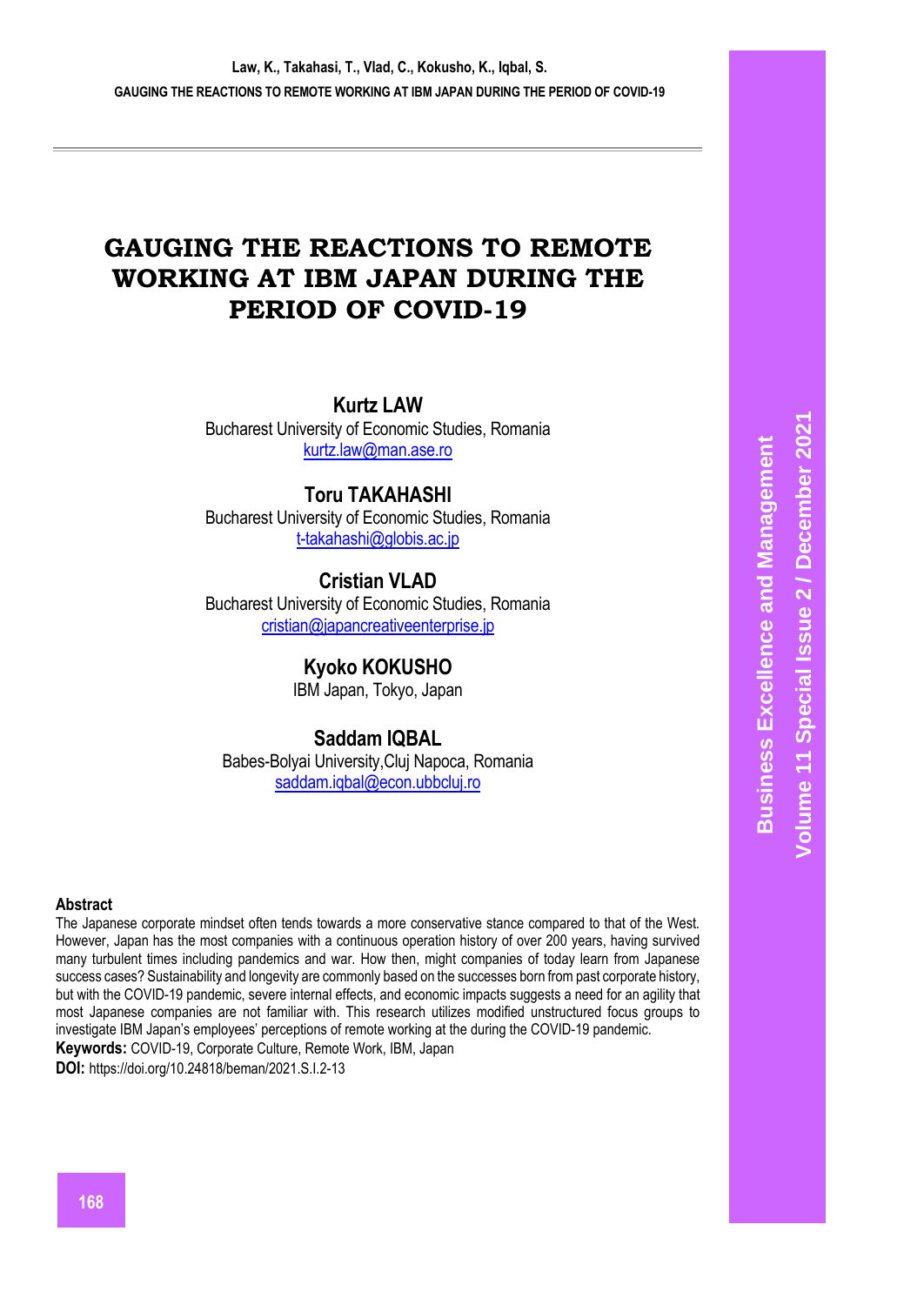### **1. INTRODUCTION**

This article focuses on the data gathered from a company-wide event where employees had an opportunity to discuss the effects and impacts of remote working during the early-middle stages of the COVID-19 pandemic.

As of June 5th 2020, 307,462 people had been tested for the COVID-19 disease in Japan and of this number 5.5% of test cases had been confirmed. In addition, 5.3% of infected people had died of this disease in Japan (Ministry of Health, Labour and Welfare, 2020a; Statista, 2020a). The 2018 census reported a total population of 126.44 million (Statistics Bureau of Japan, 2019), and Iwasaki & Grubaugh (2020) stated that despite Japan's population density being 2.4 times that of New York city, occurrence of the disease had been very low. Indeed, just in terms of perspective, the total population of New York city as of 2019 amounted to around 8.34 million (New York City government, 2019) and yet had contracted over 204,377 cases of which 10.4% of COVID-19 infected people had died (New York Times, 2020; Statista, 2020b). It has been suggested that people who are most at risk of COVID-19 are the elderly, and those with pre-existing conditions, such as obesity and organ-related illnesses (Peron and Nakaya, 2020; Takehara, 2020). It might therefore be suggested that people in the US have a larger proportion of population who are affected by COVID-19 risk-related conditions. The Japanese health system may also be another factor which had led to a significant lessening of the impact of the disease at that time. Japan aims towards disease prevention and control than cure and treatment. This includes fully remunerated, mandatory annual medical health-checks for all employees (Sakamoto, et al. 2018). Consequently, it is likely that Japanese employees are more aware of their health condition and are consistently pressured by medical professionals to conform to what is perceived as a good standard of health.

# **2. LITERATURE REVIEW**

As of June 2021, Japan's vaccination rate against the COVID-19 pandemic accounted for around 6.2% of the total population, approximately 15.6 million doses (Reuters, 2021). This is significantly lower than that of other countries for example, the UK representing 58.1%, Italy 39%, or even India at 12.1% (Our World in Data, 2021). Nonetheless, on the whole, the vaccination rate in Japan exceeds that of the OECD average, and the Japanese population have the tendency to use precautionary and hygienic measures such as widespread use of medical face masks and regular handwashing (OECD, 2019). According to Burgess and Horii (2012), these practices stem from the 1919 Spanish Flu pandemic, where the Central Sanitary Bureau recommended the wearing of masks alongside vaccinations and gargling. Surveys carried out in 2009 determined that 22.8% of Japanese wore medical face masks on a daily basis for the prevention of influenza (Interwired, 2009). And, of the 41.2% of Japanese reported being affected by hay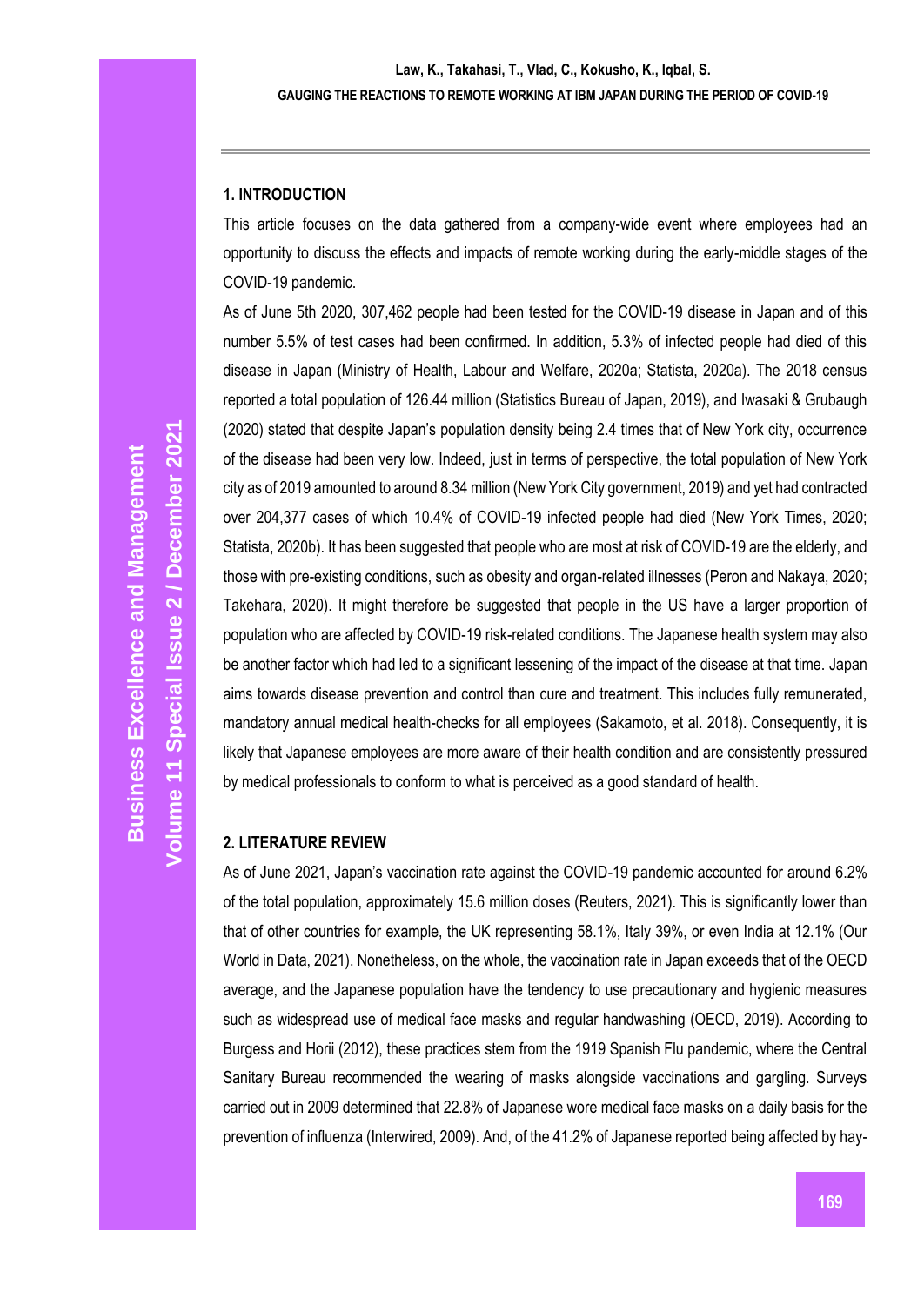fever or pollen allergies, over 48% were reported to wear masks as a preventative measure (Statista, 2020c; Morishima, et al. 2011). It is important to note, that such cultural acceptance of medical face masks existed pre-COVID-19, and that no hesitancy would have prevented people from applying them immediately and correctly.

February and March are commonly anticipated for the peak hay-fever season in Japan which coincidentally corresponded at the same time as the outbreak of COVID-19. This implies that a significant proportion of the Japanese population would have been wearing face masks at the onset of the outbreak for this disease. On the other hand, the US has had many cases where the wearing of medical face masks had been culturally rejected (Prasad, 2020; Lithwick, 2020) and it has been suggested that mandatory face masks represent an attack on individual freedom (Aratani, 2020).

Many Western countries have responded to the proliferation of the disease in relatively the same way albeit with different levels of social acceptance and timing (World Health Organization, 2020; European Centre for Disease Prevention and Control, 2020). In the U.K. and EU, governments imposed legal regulations to enforce social distancing, wearing of face coverings and suspension of business activities and have backed these methods up with penalties. However, although the Japanese government offered strong recommendations, obedience was not mandatory (Prime Minister of Japan and His Cabinet, 2020). IBM Japan, which is the subject of this research however, ordered its employees to begin working from home in response to growing concerns regarding the spread of Coronavirus. IBM Japan is a Japanese commercial services company which was founded in the 1930s. Today, they have 21,568 employees including subsidiaries in Japan and a capitalization of over 105 billion yen. The majority of their facilities are located in the area of Tokyo, and the majority of its employees that took part in our study lived within a one-hour commute. Communication is valued highly in IBM's corporate culture, and managers began to report that employees were discussing the issue of remote working nationally across teams. In response to this, the president of the company requested that a centralized discussion system be setup to enable the employees to provide feedback and advice on remote working during the COVID-19 circumstance.

#### **3. RESEARCH OBJECTIVES**

This research examines IBM data for the online digital event, "IBM JAM" which occurred in May 2020 on the topic of remote working in Japan during the COVID-19 circumstance. The main purpose of the event was as an internal initiative aimed at gauging employee reaction to mandatory home-based work. This article seeks to represent the findings of this research event and to highlight the main issues raised by the participants. It also seeks to clarify Japanese cultural context for the responses which may be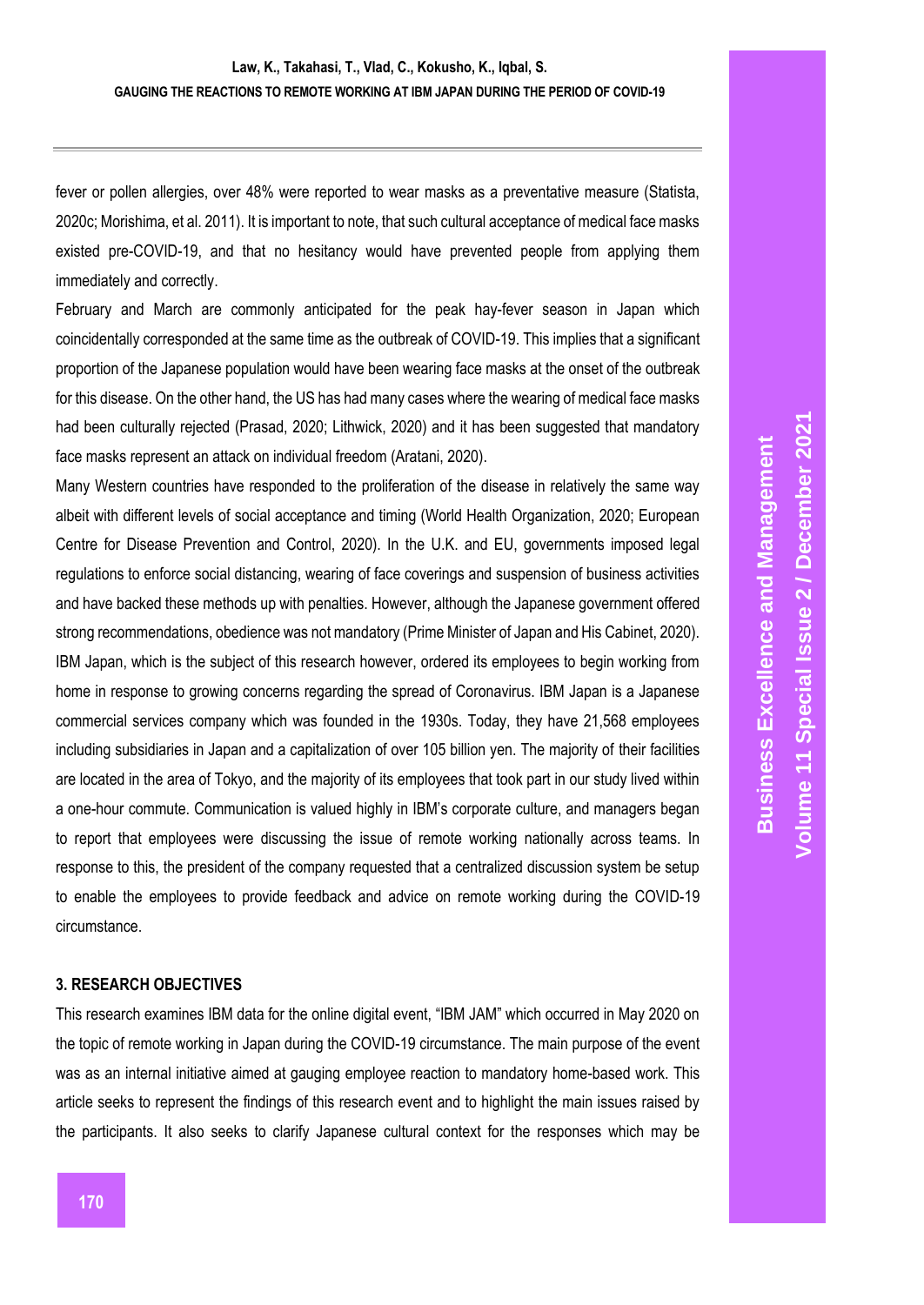unfamiliar to people from the West. Examples of which include *tatami* rooms and low tables, sitting on the floor and the available size of living space. These elements of Japanese culture will be discussed in context in the data analysis and findings section.

### **4. RESEARCH METHODOLOGY**

In May 2020, the Strategy and Planning division organized and launched a ten-day online event inviting all 21,568 employees to participate. They utilized an established and well-used internal social networking site (SNS). This SNS was being used on a day-to-day basis by employees and management to communicate on a variety of topics. During the event, it was known that management would have access to employee comments, identification details and that data analysis and oversight was possible. This may have had an impact on the number of contributions, and employee openness when participating (Sim & Waterfield, 2019; Detert & Burris, 2016). In terms of ethical considerations, normally for focus groups it is necessary to get participants' informed consent. However, in this case management explicitly informed employees that participation was fully voluntary. Participants could opt-out of topics which they considered to be too sensitive to them. The SNS mechanism enabled users to perform modified unstructured focus groups to discuss four main topics. As shown in Figure 1.

Chat room 1: Home Office Recommended Tools & Furniture

Chat room 2: How are you working from home when there are other family members around?

Chat room 3: How to do eWorking as a place for meeting and interacting with colleagues, clients and socially?

Chat room 4: Can you make more progress from home than at the office?

#### **FIGURE 1. REPRESENTATION OF TOPICS** Source: Own Representation

Our research method did not fit the conventional focus group model as 7,134 employees joined the chat rooms to view content, and over 970 employees commented by text in the chat rooms available as demonstrated in Figure 2.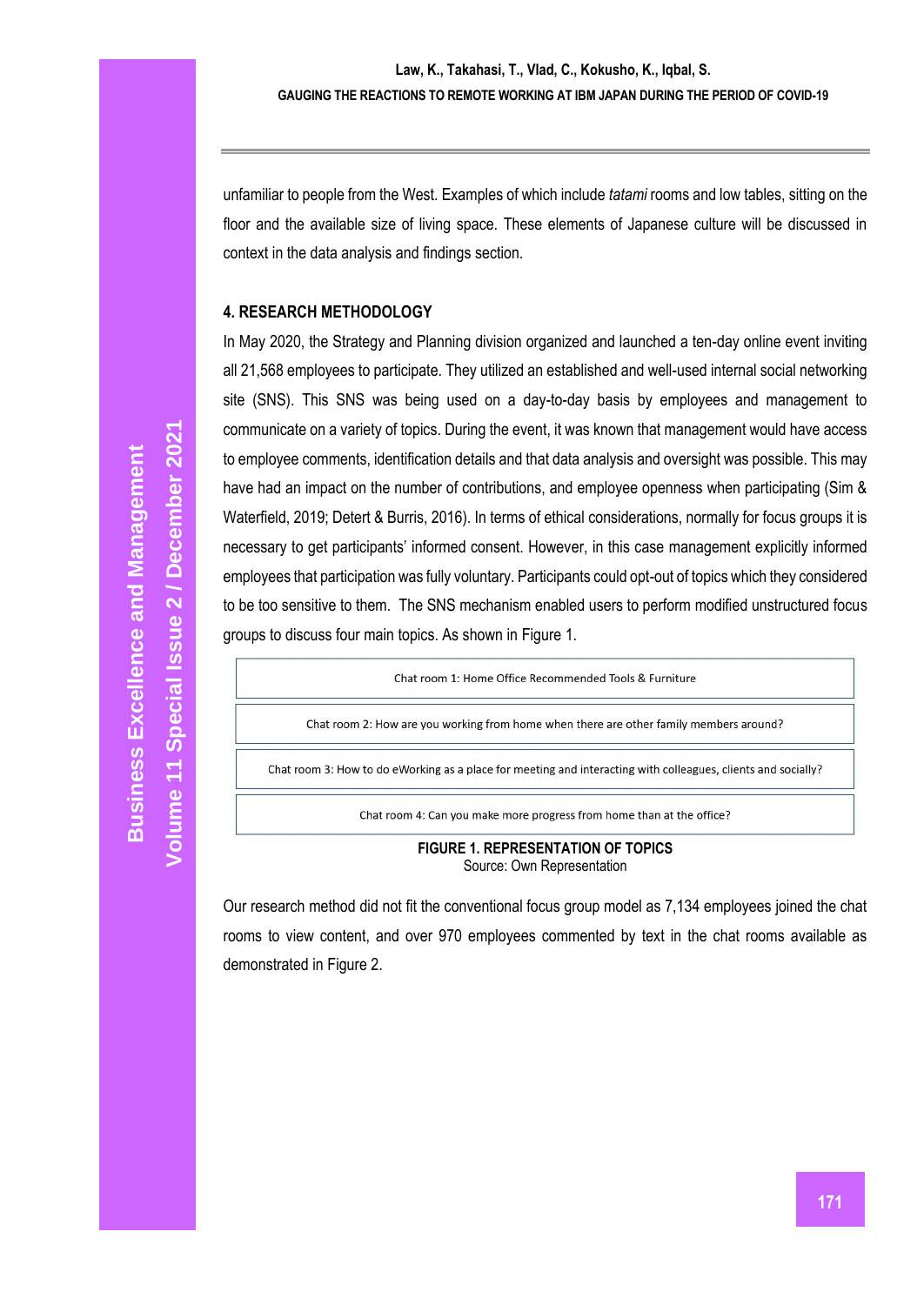|                                      | Chat room 1: Home Office Recommended Tools & Furniture                                                                                                                                                                                                                                                                                                                                                                                                                                                                                                                                                                                                                                                                                                                                                                                                                                    |
|--------------------------------------|-------------------------------------------------------------------------------------------------------------------------------------------------------------------------------------------------------------------------------------------------------------------------------------------------------------------------------------------------------------------------------------------------------------------------------------------------------------------------------------------------------------------------------------------------------------------------------------------------------------------------------------------------------------------------------------------------------------------------------------------------------------------------------------------------------------------------------------------------------------------------------------------|
| Discussion about physical discomfort |                                                                                                                                                                                                                                                                                                                                                                                                                                                                                                                                                                                                                                                                                                                                                                                                                                                                                           |
| P1                                   | 在宅勤務が続いています。そしてコロナ収束、薬やワクチンができるまで、以前と同様に会社に行って仕事をする、と言う生活が完<br>全に戻ることは難しいので、できるだけ環境を整えていらっしゃると思います。私もこの機会に仕事用に椅子を買おうかと思ってい<br>るのですが、通販では選べません。どなたか、これはおすすめ!と言う(お手頃の)椅子がありましたら教えてください。<br>I've been working from home due to the COVID-19 pandemic. It is difficult to work as usual  I'm thinking about buying an office chair but I can't<br>decide which one. Can someone recommend one?                                                                                                                                                                                                                                                                                                                                                                                                                                                                                                |
| P <sub>2</sub>                       | オカムラの『バロン』という椅子を恐らくもう10年?ばかり自宅で使っていますが机で PC 作業する分には文句なくおすすめです。<br>スカスカに通気性のあるメッシュ地で暑くて蒸れるような不快感とは無縁です。ただし全くもって お手頃 ではなく、覚悟の要る投<br>資になりますので「当座の在宅勤務のしのぎ」という視点でなく「きっと死ぬまで使う家具」の購入と捉えるべし。私のは背もたれ<br>が頭の後ろまで支えられる高さのある造りのモデルです。据え置き型外付けモニタを視線が水平になる程度の高さにして常用する環<br>境にこの頭の後ろを支えてくれる椅子があると、頚椎にはまるで負担がかからないです。<br>I've been using Okamura's Baron chair for 10 years. I definitely like it for working when using a PC at a desk. It has a breathable mesh fabric which<br>is free from the discomfort of being hot and stuffy. However, it is not very affordable and it is an investment that requires consideration. It should<br>be regarded as a purchase of furniture that will be used "until death" rather than from the viewpoint of working from home "for the time being".<br>My chair model is tall enough to support the back of my head  so that my spine is not burdened at all. |
| P <sub>3</sub>                       | バロンはいいって聞いたことがあります。そういえば、まだ若手だった頃に岡村製作所の方とセミナーでご一緒した際、「一人暮ら<br>しをしてるうちに、いいオフィスチェアを自宅用に買っておくといいよ <br>I've heard that the Baron chair is good. By the way, when I was young, I went to a seminar and was told, "While living alone, you should buy a<br>good office chair for your home."                                                                                                                                                                                                                                                                                                                                                                                                                                                                                                                                                                                                   |

#### **FIGURE 2. DEMONSTRATION OF DISCUSSION WITHIN CHAT ROOMS** Source: Own Representation

While it is suggested that large numbers of participants in focus groups becomes unmanageable, familiarity with this form of communication prevented too many tangents from being formed, or alternatively tangents spun off to become side topics as shown in figure 3. In this example, the original intention was for the company to discover how employees felt about the efficacy of using home furniture to perform work tasks, and the availability of home equipment and software to fulfil work needs. However, a discussion emerged about whether the company would provide a budget for expensive items such as office chairs, displays and audio equipment. Additionally, a further discussion emerged regarding what would happen to the office equipment once the COVID-19 pandemic ended, and the employees returned to the office. These discussions were considered valuable, but not directly conducive to supporting the main topic, as a result the moderator requested administrators to spin off these tangent conversations into their own respective chat rooms as demonstrated in Figure 3.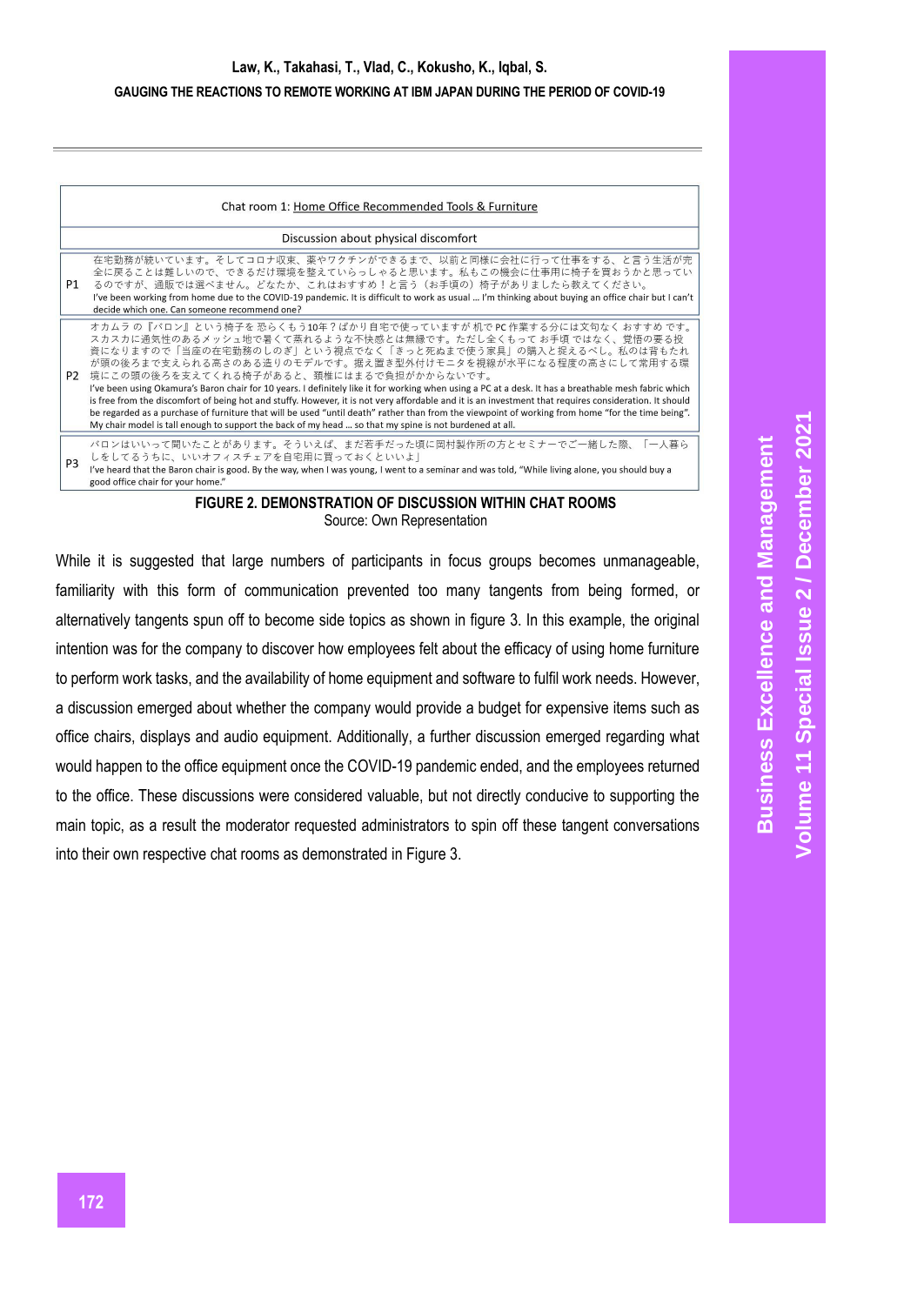# **Law, K., Takahasi, T., Vlad, C., Kokusho, K., Iqbal, S.**

#### **GAUGING THE REACTIONS TO REMOTE WORKING AT IBM JAPAN DURING THE PERIOD OF COVID-19**



**FIGURE 3. EXAMPLE OF TANGENT EMERGENCE AND SPIN-OFF INTO SEPARATE CHAT ROOMS** Source: Own Representation

In this study, the data analysis was carried out in the following process: participants' responses were collected in the native Japanese language and translated into English and through the use of the qualitative research tool NVIVO, the researchers transcribed, read and comprehended the data. Meaningful words, phrases and concepts were highlighted and coded and similar codes were grouped into categories and finally grouped into themes. Finally, thematic descriptions were developed to explain the participants' experiences relating to the research topic. Themes had several categories such as shown in Figure 4.



# **FIGURE 4. ILLUSTRATION OF THE CODES, CATEGORIES AND THEMES**

Source: Own Representation

While several other interesting themes were derived in addition to Health Issues, including home office expenditure and worker productivity issues, for the scope of this article, we will not focus on them.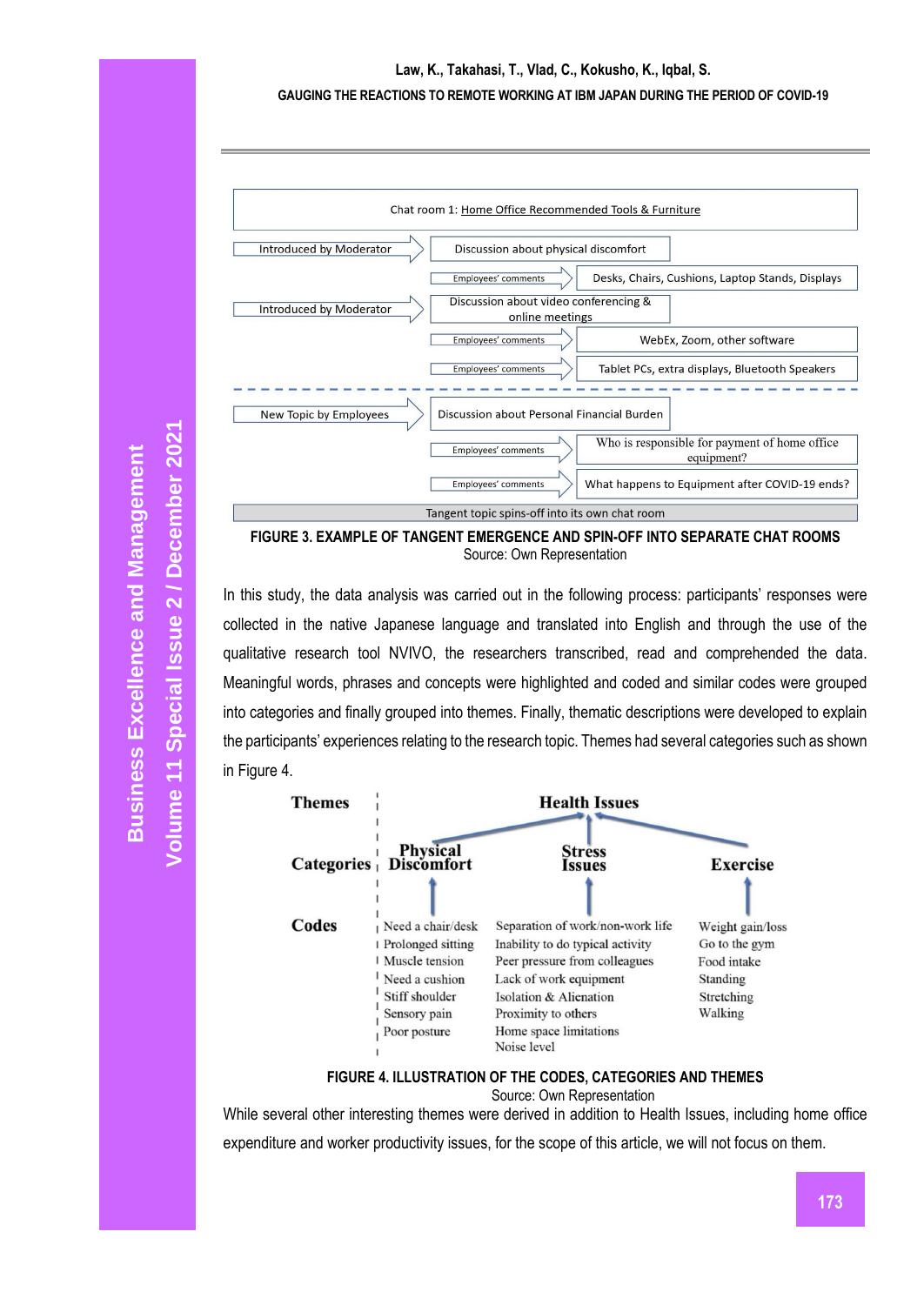### **5. FINDINGS**

Remote-work style suggests privacy, a sense of personal safety and the utilization of the home office with the freedom to purchase personal technology or furniture to heighten one's own comfort beyond that which the office might be willing to pay for. For example, the use of a stereo system at home, or other loud speakers may enhance the personal worker's experience but be incompatible with office space (Calisi & Stout, 2015). In Japan, a designated home office pre-COVID19 was rare. According to the Statistics Bureau of Japan (2019) 19% of enterprises had introduced telework, of which working from home represented 37.6%. This has in part been due to the work-culture stemming from the desire to belong to the collective (Pathmaranjan, 2003) and a physical lack of home space. Therefore, from the onset of the initial directive to work from home, the majority of Japanese employees did not have a home office or an abundance of home office equipment.

23% of our participants, on the issue of physical discomfort made specific reference to having a need for an office chair and 17% stated that they needed something that gave adequate back support. Consequently, many participants suggested buying an office chair or gaming chair with back support and reclining function. One participant said that he was watching celebrities on YouTube for advice about types of gaming chair to buy. In addition, 9% of respondents recommended posture chairs and different types of cushions to prevent discomfort. For example, the "house chair is not ergonomically designed for office work" was stated and on another common theme, "I don't have a desk or chair for work, so I sit at the dining room table or on my bed. I'm worried about getting backpain." Some participants bought types of desks which alleviated physical pain while working. Many bought seat cushions to be used on their existing chairs with good effect.

Participants stated that they were working from Western-style dining tables, or from Japanese low tables such as a *kotatsu* (demonstrated in Figure 5) and 5% of workers reported that their space was severely lacking, such that they felt that they had to work while sitting on their beds or floor. One participant in particular said that she "was dreading that sitting on the floor was going to hurt my back" and another stated, "I use four stacks of yoga mats when working from the floor". Whereas in the West it is relatively irregular to sit on the floor, culturally Japanese mindset is different. Japanese apartments and houses often have a traditional *tatami* room where the floor consists of rectangular mats made from dried grass. Regular tables and chairs which have sharp corners on the bases of the narrow legs are not suitable for this relatively fragile material. Therefore, sitting or kneeling on the floor is common. Participants stated that sitting on the floor while working has a tendency to contribute to back pain, muscle tension, stiff shoulders and poor posture.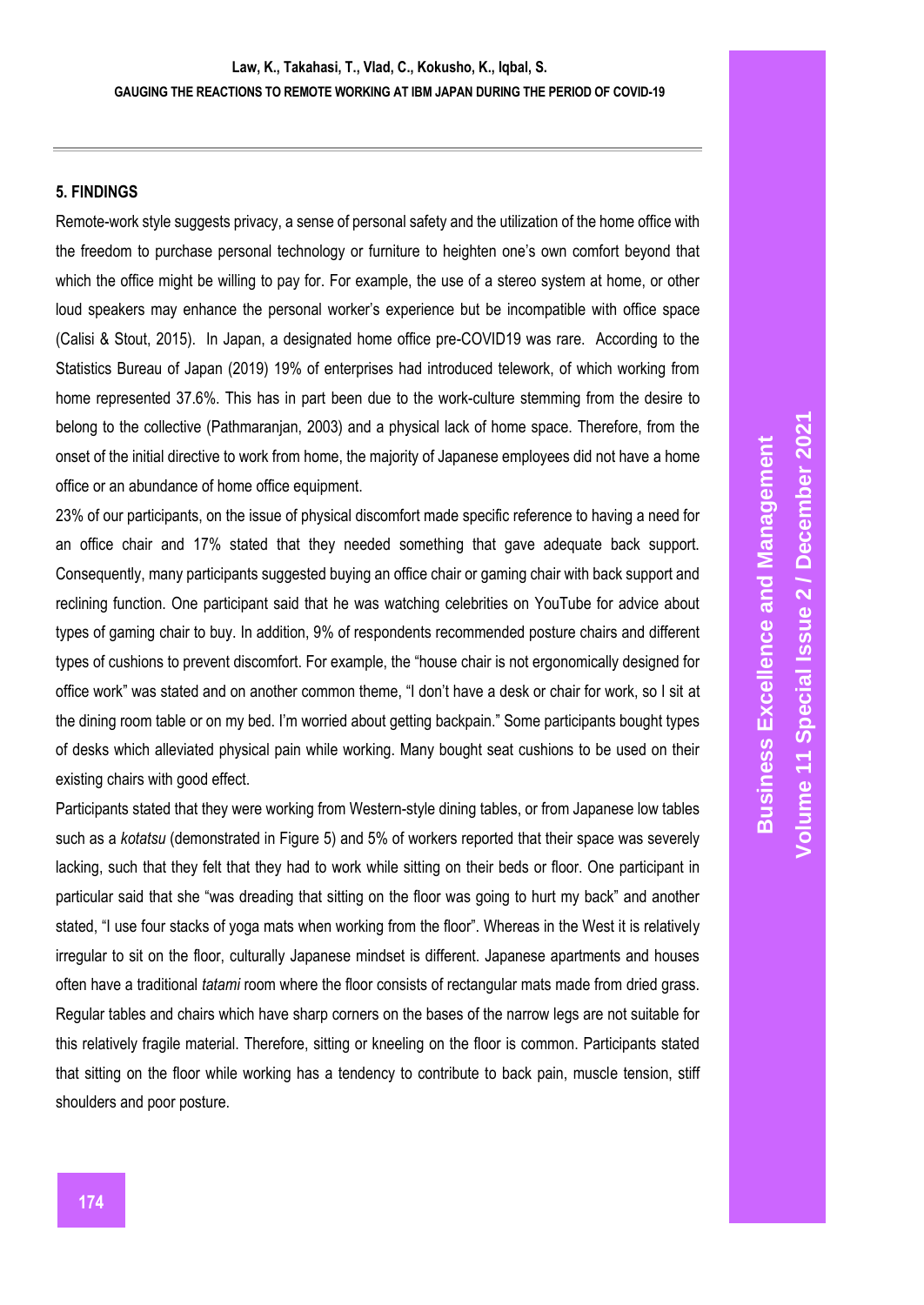

**FIGURE 5. AN EXAMPLE OF TATAMI ROOM WITH LOW TABLE AND FLOOR CHAIR.** Sourced from: Lambe (2019).

Working from home required employees to use media equipment such as earphones and headphone devices. One participant explains "earphones are particularly useful for hearing clearly during online meetings." However, another participant stated "using earphones for extended periods of time gives me a headache so I use a speakerphone instead." One participant tried multiple earphones and headphones to drown out noises from renovation work outside but they gave him ear and head pain. Suggestions were given regarding using soundproofing ear muffs instead or using earbuds and recommendations were made for using products that utilised mesh-type and breathable fabrics.

Eye strain, eye-aches and dry eyes were also physical discomfort that employees experienced from working at home. These were often caused by looking at the computer screens for long periods of time. One participant recommended using a pair of gaming eye-wear when looking at the computer screen, saying "since I started using these (gaming eye-wear), my eye fatigue has greatly decreased". Other participants also supported the use of gaming eye-wear.

On the issue of stress, Panigrahi (2018) defines it as a deviation from the normal functioning of the body and mind and indicates that in limited amounts can be beneficial to employees. The International Labour Organization (2016) however, examined stress from the negative aspect caused by individuals' inabilities to cope with their perceptions of work demands. Additionally, the International Labour Organization (1986) identified areas of work impacting health factors such as burnout, depression and physiological issues. Despite long standing awareness of these issues, they are still prevalent in work environments today. In particular, the key features of burnout were described as an interconnection between exhaustion and withdrawal leading to stress exceeding a person's level of tolerance.

Traditional concepts of work-related stress disorders in Japan have been reported on topics such as long working hours (Kikuchi, et al. 2020), train commuting, which has also been described as "tsukin jigoku" meaning commuting hell (Shimomitsu & Haratani, 2000) and demonstrated in Figure 6, job insecurity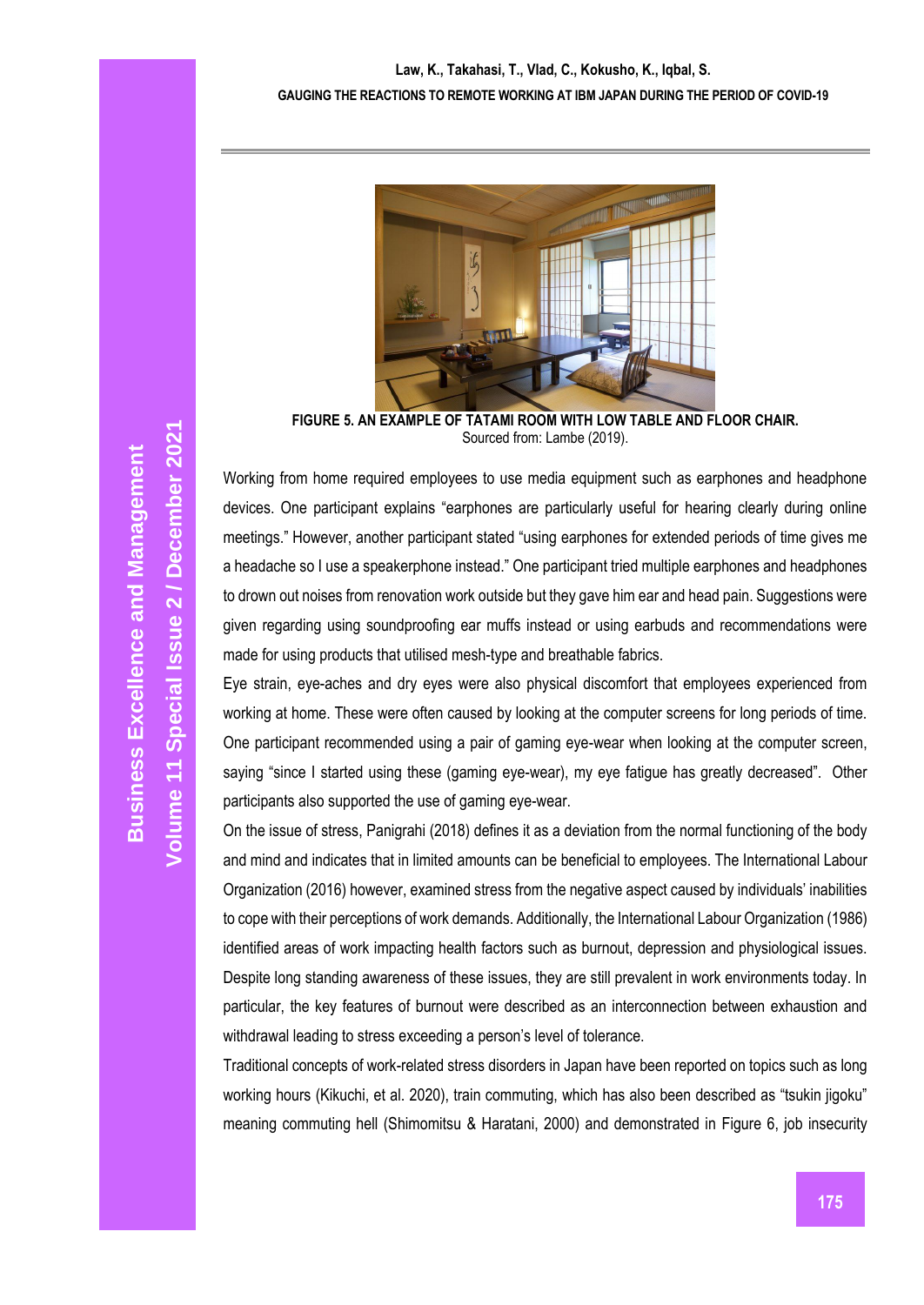(Inoue, et al. 2018), lack of control over work schedules and lack of regular days off. Perhaps unsurprisingly 75% of all comments from our data relating to the theme on health were stress related. 29% of participants commented that taking rush hour trains had a high impact on their mental health. Additionally, door to door commutes of between one and two hours were common. With train congestion rates exceeding that of 200% during rush hour (Yamauchi, et al. 2017) it is not such a leap to empathize with the conditions surrounding train commuting which contributes to a persistent growing level of stress. It is therefore important to note that remote work reduced the number of IBM Japan employees needing to take trains in the morning, for example participants stated their distaste for train commuting, "I can't imagine spending an hour or so on a crowded train to get to work like I used to." and "I'm fed up with commuting on a packed train." Additionally, it was stated, "In the past, I'd wake up, get dressed, catch the train and by the time I got to the office by 9am, I'd be exhausted." Other participants mentioned the benefits of remote working such as, "When I am sick, I can evaluate my condition as soon as I get up, I don't have to take a half day off for sickness." And, "the benefits of eliminating the commute are so great that I'm able to work remotely and efficiently." These suggest that employees' mental health has likely been improved by remote work.



**FIGURE 6. TYPICAL MORNING RUSH HOUR CROWD AT IKEBUKURO STATION IN TOKYO** Sourced from: Borneo Post Online (2019)

An interesting development therefore has been introduced by the necessity of working from home, and the potential for more remote working in the future. While home ownership in Japan is around 61.7% (Kobayashi, 2015) and according to the 2018 Housing and Land Survey, the average area per dwelling in Tokyo and Kanto region is 58.94 and 70.85 square meters respectively (Statistics Bureau of Japan, 2018). In Tokyo, dwellings have an average of 2.83 rooms in addition to kitchen, bathroom and toilet, and Kanto as a whole 3.19 rooms. Furthermore, dwellings which have *tatami* rooms in Tokyo and the Kanto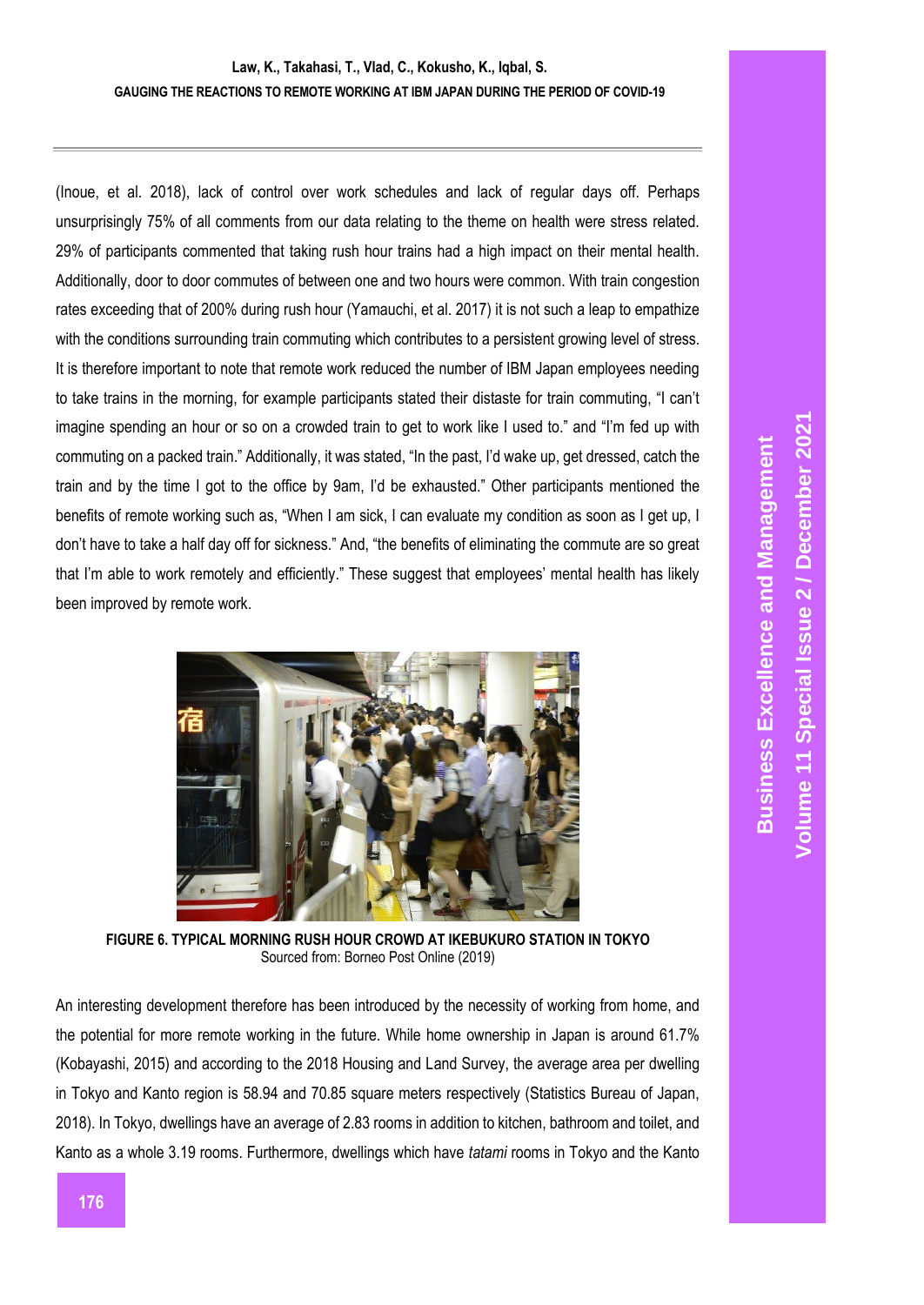region are 22.52% and 26.93% respectively. In comparison, The United States Census Bureau (2021) indicates a homeownership rate of 65.8 % and Grist (2010) identified an average dwelling size of 256.7 square meters across the US for new single-family houses. For context purposes it is important to note that around 70% of never married men and women aged in their 20s and 30s still live with their parents which is a socially accepted norm (Yu & Kuo, 2019).

According to our data, other psychological issues in Japan have emerged from the introduction of remote working such as, family stress, lack of space, privacy among family members working in competing companies and in some cases isolation. Lack of space at home and interruption of work caused by family responsibilities such as taking care of children during school lockdowns was a common theme from our participants.

One participant stated, "For me, I get annoyed by household interruptions. For example, when I'm trying to gather my thoughts on a complex case." Another participant mentioned that "when we (working family members) have a web conferencing at the same time, one of us must use the bedroom, sitting on the bed as a chair," another stated, "where possible, the kids must go outside, and not come back before the meeting has ended." Other similar issues include, "my son is a college student but now he's home with my wife and I, and his classes are online." And, "we barely have enough space for us to work in. Not only do we have our family things, but now we have to keep our work things at home too." Space related stress also included the issue of work privacy. Participants reported the difficulty in ensuring company confidentiality. For example, one participant stated, "My wife's online meetings are basic chat, but I use WebEx which has audio. If the meeting is exciting, we can become quite loud. We must be careful not to see each other's screens." Another participant stated, "I choose to work from inside the car. It is not ideal but it is warm and I can protect my company information from my husband who works in the same industry."

Participants commented on the difficulty to work without face-to-face connections. Isolation is uncommon in Japanese companies, as they emphasize strong teamwork. Drinking parties known as *nomikai* are an integral part of Japanese business culture. Where people in the West might have lunch or go to the pub on Friday night with colleagues, and work friends, the Japanese have low-key, primarily team-based, social events late at night before going home (McDonald & Sylvester, 2014; Shteynbok, 2013).

Negative comments were given for reduced work efficiency and direction such as, "the disadvantages of remote work are that I can't see people whenever I want. I don't get the live sensation of interacting with people." And, "when you're stuck, it's hard to know where to find help, or what to do next." Additionally, workers felt that they could not achieve the same relationship with clients without the ability to meet in person. "We've tried online dining, but it's difficult to build the same kind of rapport as meeting face-to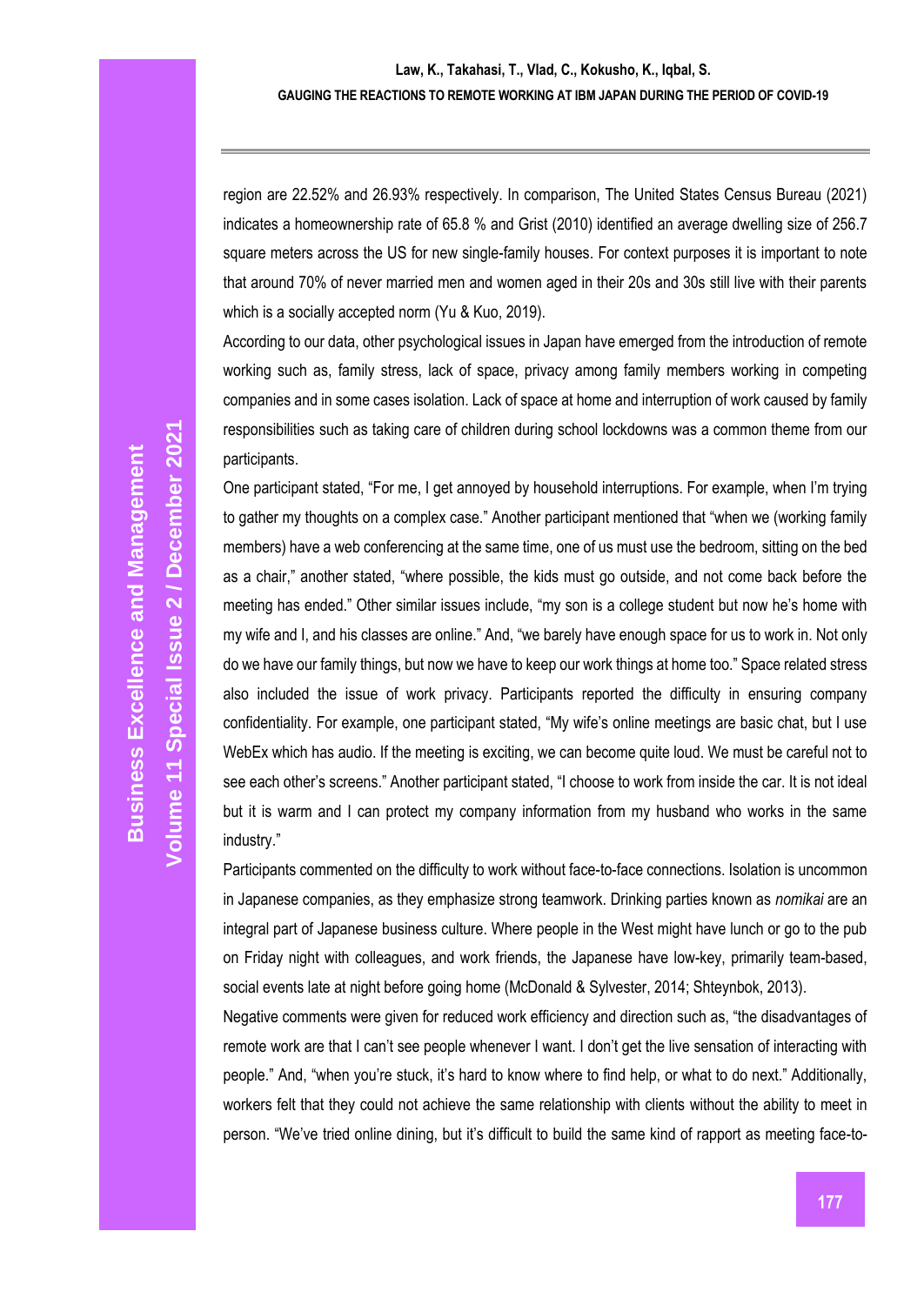face." Also, "The disadvantages (of remote working) are that it's hard to make connections with colleagues who live alone and can feel lonely."

At IBM Japan, a channel named "Watercooler" was set up on Google Team Slack for chit-chat and congratulatory messages such as for birthdays and "we're having a baby." While technology is playing a part in remaining connected, participants stated, "I have found it stressful being based at home because the only way to communicate with people is through text or on a screen" and "there's less chitchat. I only have business conversations."

On the category of exercise, it has been suggested that under normal circumstances the Japanese in urban areas such as Tokyo, walk more on average than in the West. They use public transportation such as trains, and buses as their primary mode of commuting to work, or daily travel. Choice areas to live, are residences closer to their office or to train stations despite increased noise levels (Calimente, 2009). According to the Statistics Bureau (2019), the total volume of domestic passenger transport in 2017 was 31.25 billion passengers carried, an increase of 1.3% from 2016. Specifically, railways reported 24.97 billion passengers, and for motor vehicles 6.08 billion passengers carried. From our study, participants stated, "When I was working from the office, I often walked to and from the train station. Visiting clients meant that I would spend a lot of time standing or walking" and, "the cons of e-Work are that my daily walking exercise has dropped drastically." Additionally, "I used to get a lot of daily exercise when commuting between home, the office and my customers. But now I can't do that. I'm worried I might get fat."

In April 2020, the Japanese government reported that gyms were a high potential source of infection, and many gyms decided to temporarily suspend activity (Ministry of Health, Labour and Welfare, 2020b; Steen, 2020). On the other hand, 18% of our participants talked about using home exercise products such as, "I bought a balance ball and am currently using it while doing simple exercises during breaks" or "I've decided to support local restaurants and use takeout. It's good for short exercise and I can get some fresh air for a while too." 12% of respondents expressed the desire to do exercise to lose or maintain weight, to be healthier, and to reduce fatigue.

#### **6. CONCLUSIONS**

This article uses qualitative research methods to examine the perceptions and feelings of remote working by employees in a Japanese corporation during the COVID-19 pandemic. On the whole the employees adapted to the shift in work environment and created mechanisms to overcome the lack of face-to-face interaction while sustaining the core of their corporate team culture. Nonetheless, other issues such as the lack of home space, an increase in childcare demands within work hours, and insufficient home office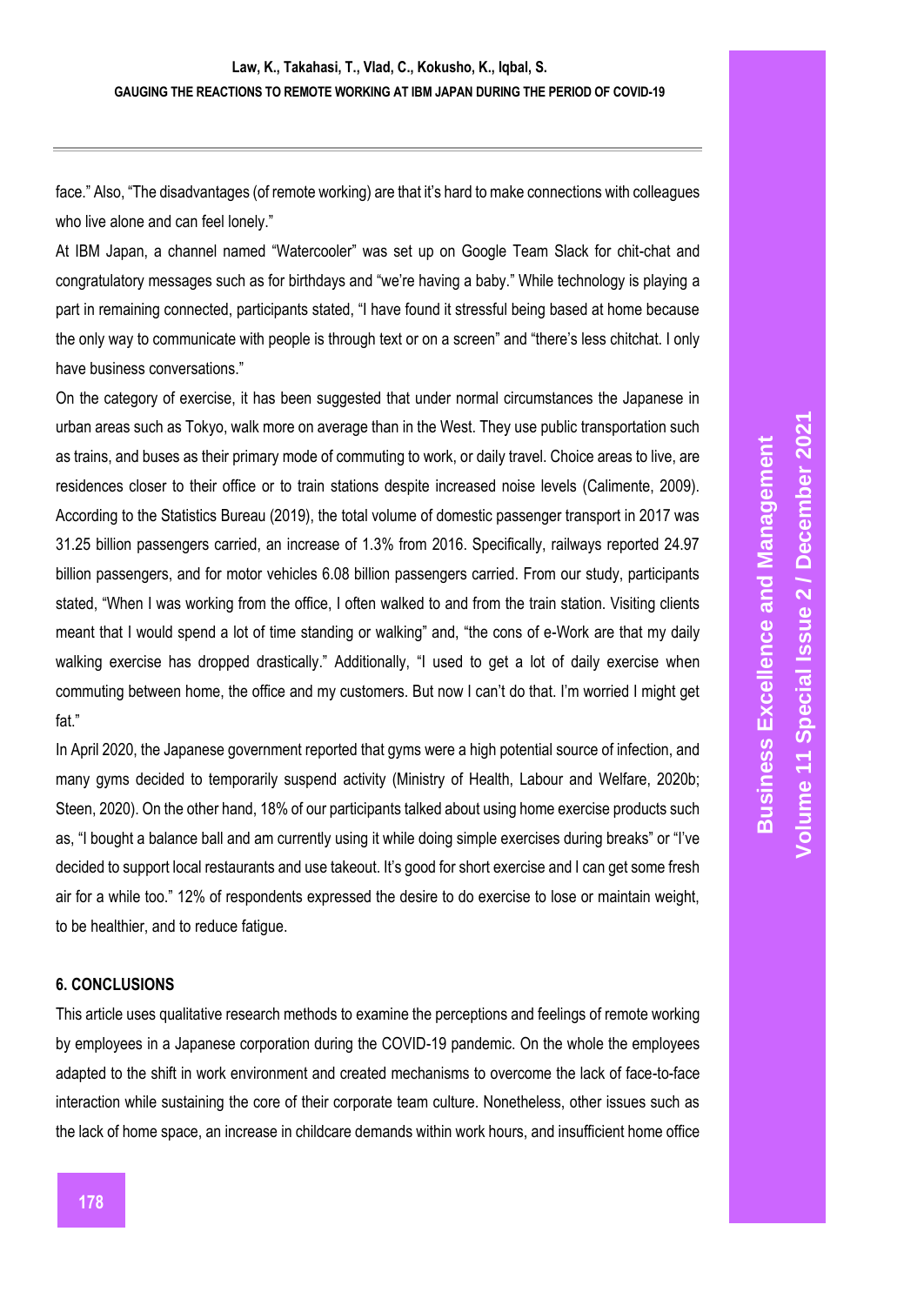equipment created additional difficulties to work life. Friction at home between partners was created due to the fear of infringing upon the partner's work space and issues relating to the confidentiality of company data where partners worked for companies in direct competition with each other.

As a future direction, the researchers will focus on investigating whether employees' perceptions of remote work have changed, and determine how they feel about returning to traditional work-styles such as working from an office.

## **7. ACKNOWLEDGEMENTS**

This study was conducted as part of a doctoral program at the Bucharest University of Economic Studies and at Babes Bolyai University.

# **REFERENCES**

- Aratani, L. (2020). How did Face Masks become a Political Issue in America? *The Guardian*. Retrieved July 17 2021. Available from: [https://www.theguardian.com/world/2020/jun/29/face-masks-us](https://www.theguardian.com/world/2020/jun/29/face-masks-us-politics-coronavirus)[politics-coronavirus](https://www.theguardian.com/world/2020/jun/29/face-masks-us-politics-coronavirus)
- Borneo Post Online. (2019). Government to Study Rail System and Emulate Tokyo Station's Efficiency. Retrieved November 1 2021. Available from: [https://www.theborneopost.com/2019/10/18/pm](https://www.theborneopost.com/2019/10/18/pm-govt-to-study-rail-system-and-emulate-tokyo-stations-efficiency/)[govt-to-study-rail-system-and-emulate-tokyo-stations-efficiency/](https://www.theborneopost.com/2019/10/18/pm-govt-to-study-rail-system-and-emulate-tokyo-stations-efficiency/)
- Burgess, A. & Horii, M. (2012). Risk, Ritual and Health Responsibilisation: Japan's 'Safety Blanket' of Surgical Face Mask-Wearing. *Sociology of Health and Illness*. 34(8): 1184-1198. Available from: <https://onlinelibrary.wiley.com/doi/full/10.1111/j.1467-9566.2012.01466.x>
- Calimente, J. (2009). Rail Integrated Communities in Tokyo. *The Journal of Transport and Land Use*. 5 (1): 19-32. Available from[: https://jtlu.org/index.php/jtlu/article/view/280](https://jtlu.org/index.php/jtlu/article/view/280)
- Calisi, C. & Stout, J. (2015). Stop Noise from Ruining Your Open Office. Harvard Business Review. Available from:<https://hbr.org/2015/03/stop-noise-from-ruining-your-open-office>
- Detert, J.R. & Burris, E.R. (2016). Can your Employees Really Speak Freely? *Harvard Business Review*. Available from:<https://hbr.org/2016/01/can-your-employees-really-speak-freely>
- European Centre for Disease Prevention and Control. (2020). Use of Gloves in Healthcare and nonhealthcare Settings in the Context of the COVID-19 Pandemic. 2. July 2020. Available from: <https://www.cnscbt.ro/index.php/1858-use-of-gloves-within-covid-19-02-07-2020/file>
- Inoue, A., Kawakami, N., Eguchi, H. & Tsutsumi, A. (2018). Interaction effect of job insecurity and role ambiguity on psychological distress in Japanese employees: a cross-sectional study. International Archives of Occupational and Environmental Health. 91. Available from: <https://link.springer.com/article/10.1007/s00420-018-1288-5>
- International Labour Organization (1986). Psychosocial Factors at Work: Recognition and Control. Report of the Joint ILO/WHO Committee on Occupational Health. Ninth Session. Geneva 18-24, September 1984. Occupational Safety and Health Series. No. 56. Available from: [https://www.who.int/occupational\\_health/publications/ILO\\_WHO\\_1984\\_report\\_of\\_the\\_joint\\_com](https://www.who.int/occupational_health/publications/ILO_WHO_1984_report_of_the_joint_committee.pdf) [mittee.pdf](https://www.who.int/occupational_health/publications/ILO_WHO_1984_report_of_the_joint_committee.pdf)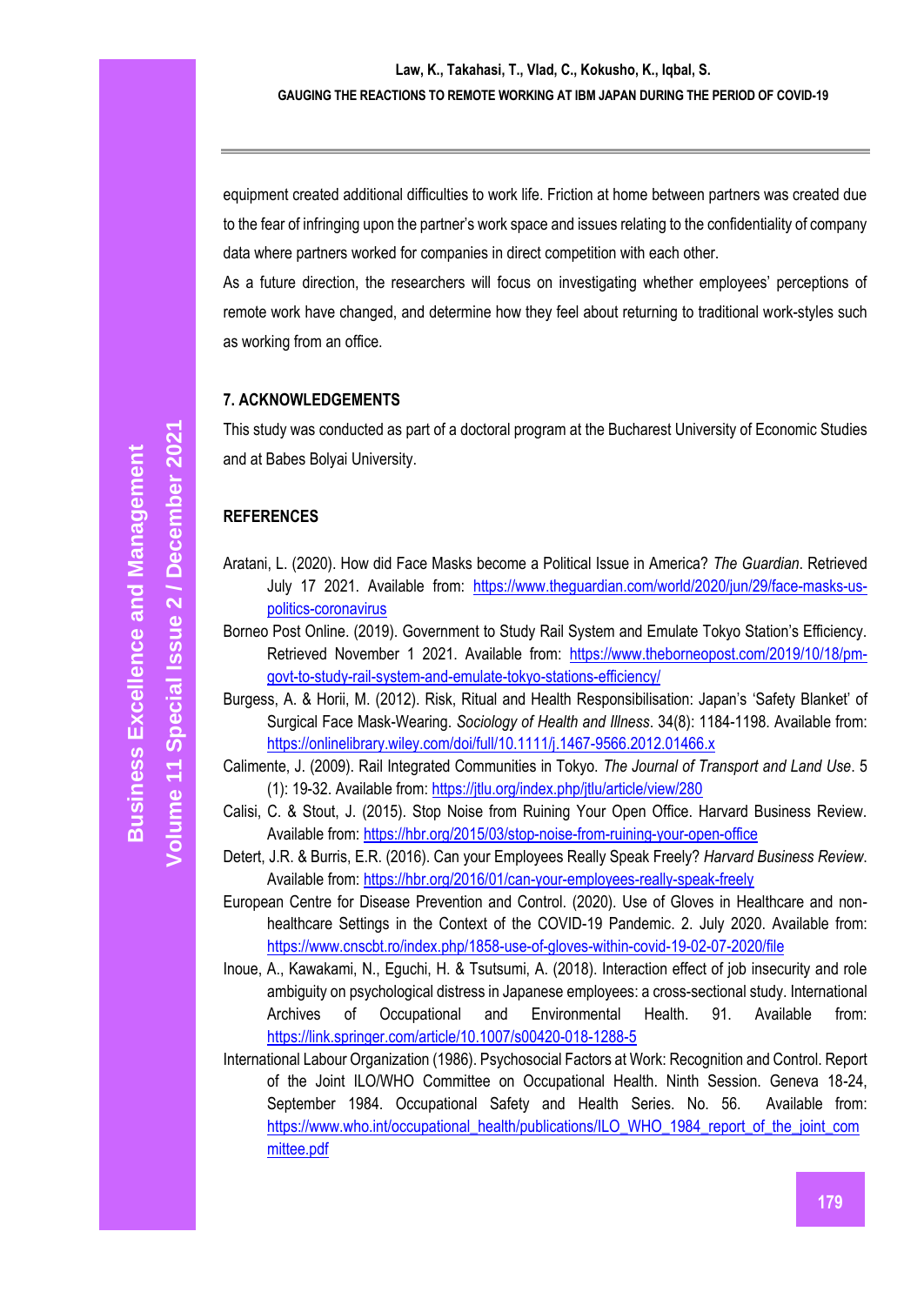International Labour Organization (2016). Workplace Stress, A Collective Challenge. International Labour Organization. Available from: [https://www.ilo.org/wcmsp5/groups/public/---ed\\_protect/---protrav/--](https://www.ilo.org/wcmsp5/groups/public/---ed_protect/---protrav/---safework/documents/publication/wcms_466547.pdf) [-safework/documents/publication/wcms\\_466547.pdf](https://www.ilo.org/wcmsp5/groups/public/---ed_protect/---protrav/---safework/documents/publication/wcms_466547.pdf)

- Iwasaki, A. & Grubaugh, N.D. (2020). Why Does Japan Have So Few Cases of COVID-19? EMBO, Molecular **Medicine.** Medicine. Available **Molecular** from: <https://www.embopress.org/doi/pdf/10.15252/emmm.202012481>
- Kobayashi, M. (2015). Housing and Demographics: Experiences in Japan. Housing Finance International. Available from:<https://www.jhf.go.jp/files/300304336.pdf>
- Lambe, M. (2019). Japanese Traditional Interior Design Elements. Working in Japan Today. Retrieved November 1 2021. Available from: [https://workinjapan.today/life/japanese-traditional-interior](https://workinjapan.today/life/japanese-traditional-interior-design-elements/)[design-elements/](https://workinjapan.today/life/japanese-traditional-interior-design-elements/)
- Lithwick, D. (2020). Refusing to Wear a Mask is a Uniquely American Pathology. Slate. Available from: <https://slate.com/news-and-politics/2020/05/masks-coronavirus-america.html>
- McDonald, B. & Sylvester, K. (2014). Learning to get drunk: The importance of drinking in Japanese university sports clubs. *International Review for the Sociology of Sport*. 49(3/4): 331-345.
- Ministry of Health, Labour and Welfare. (2020a). About Coronavirus Disease 2019 (COVID-19). MHLW. Available from: [https://www.mhlw.go.jp/stf/seisakunitsuite/bunya/newpage\\_00032.html](https://www.mhlw.go.jp/stf/seisakunitsuite/bunya/newpage_00032.html)
- Ministry of Health, Labour and Welfare. (2020b). Updates on COVID-19 in Japan. April 8th 2020. MHLW. Available from:<https://www.mofa.go.jp/files/100045098.pdf>
- Morishima, M., Kishida, K., Uozumi, T. & Kamijo, M. (2011). An Investigation of the Use of Hay Fever Masks for the Youth. *Journal of Human Ergology*. 40(1-2): 151-156. Available from: [https://www.jstage.jst.go.jp/article/jhe/40/1\\_2/40\\_151/\\_pdf/-char/en](https://www.jstage.jst.go.jp/article/jhe/40/1_2/40_151/_pdf/-char/en)
- New York Times (Jun 2020). New York City Coronavirus Map and Case Count. Available from: <https://www.nytimes.com/interactive/2020/nyregion/new-york-city-coronavirus-cases.html>
- Our World in Data. (May 2021). Statistics and Research. Coronavirus (COVID-19) Vaccinations. Retrieved May 10 2021. Available from:<https://ourworldindata.org/covid-vaccinations>
- Pathmaranjan, R. (2003). Japanese Style of Team Working: The Unique Way and Characteristics. Journal of Management. 1(1): 34-40. Available from: [http://www.seu.ac.lk/researchandpublications/fmc\\_journal/jmiii/JOURNAL%202003-4.pdf](http://www.seu.ac.lk/researchandpublications/fmc_journal/jmiii/JOURNAL%202003-4.pdf)
- Peron, J.P.S. & Nakaya, H. (2020). Susceptibility of the Elderly to SARS-CoV-2 Infection: ACE-2 Overexpression, Shedding, and Antibody-depenednt Enhancement (ADE). CLINICS. Available from:<https://www.scielo.br/pdf/clin/v75/1807-5932-clin-75-e1912.pdf>
- Prasad, R. (2020). Coronavirus: Why is there a US backlack to masks? BBC News. May 5. 2020. Available from:<https://www.bbc.com/news/world-us-canada-52540015>
- Prime Minister of Japan and His Cabinet (2020). [COVID-19] Government Responses on the Coronavirus Disease 2019. July 1, 2020. Japan Government. Available from: [http://japan.kantei.go.jp/ongoingtopics/\\_00013.html](http://japan.kantei.go.jp/ongoingtopics/_00013.html)
- Reuters. (2021) COVID-19 Tracker. Available from: [https://graphics.reuters.com/world-coronavirus](https://graphics.reuters.com/world-coronavirus-tracker-and-maps/countries-and-territories/japan/)[tracker-and-maps/countries-and-territories/japan/](https://graphics.reuters.com/world-coronavirus-tracker-and-maps/countries-and-territories/japan/)
- Sakamoto, H. et al. (2018). Japan Health System Review. *Health Systems in Transition*. 8(1). Available from: [https://apps.who.int/iris/bitstream/handle/10665/259941/9789290226260](https://apps.who.int/iris/bitstream/handle/10665/259941/9789290226260-eng.pdf;jsessionid=B831492EF9A18F0C0428A7B686A9CC91?sequence=1) [eng.pdf;jsessionid=B831492EF9A18F0C0428A7B686A9CC91?sequence=1](https://apps.who.int/iris/bitstream/handle/10665/259941/9789290226260-eng.pdf;jsessionid=B831492EF9A18F0C0428A7B686A9CC91?sequence=1)